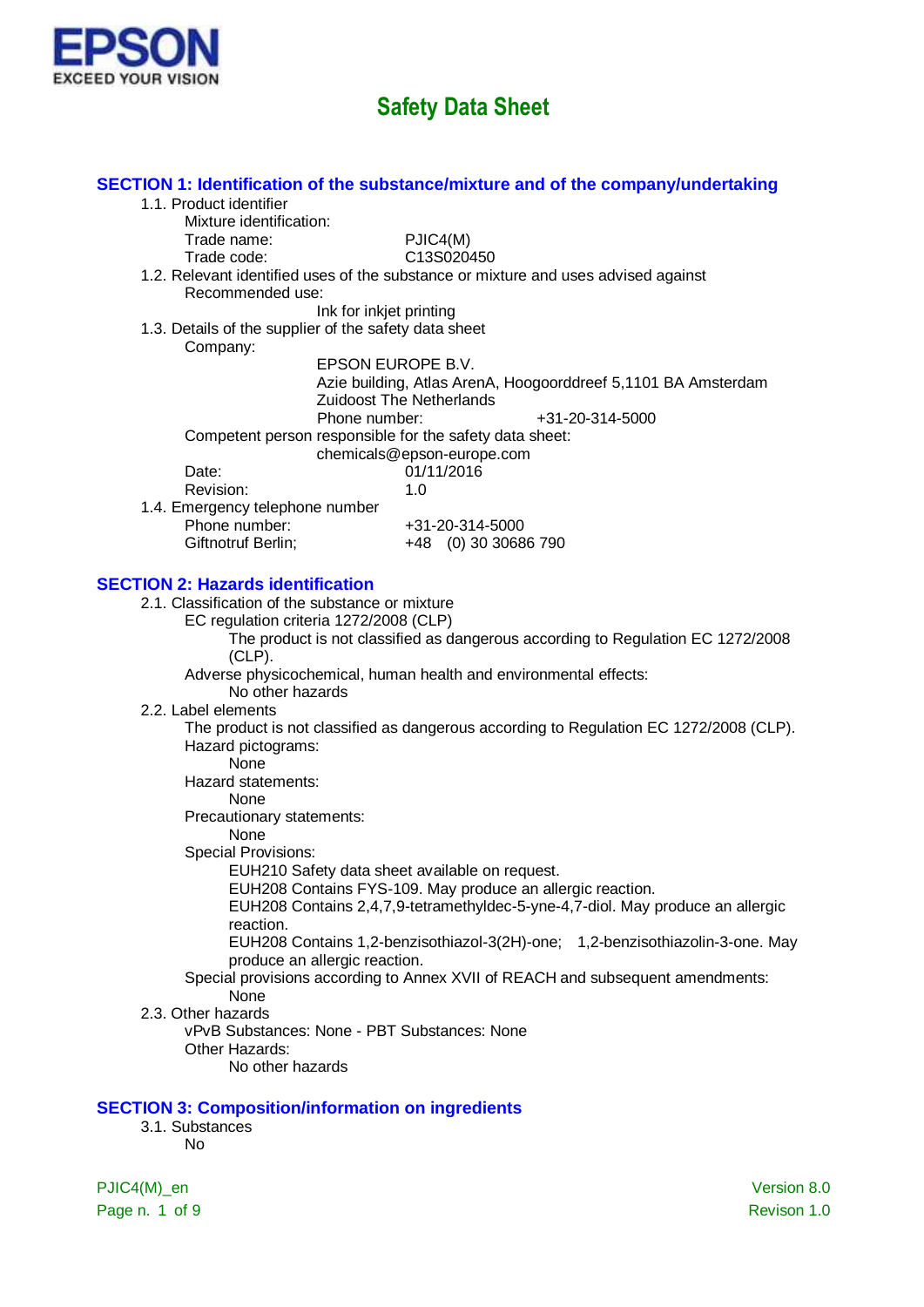

#### 3.2. Mixtures

Hazardous components within the meaning of the CLP regulation and related classification:

| Qty               | <b>Name</b>                                                                              | <b>Ident. Number</b>            |                                                                          | <b>Classification</b>                                                                                                                                                            |
|-------------------|------------------------------------------------------------------------------------------|---------------------------------|--------------------------------------------------------------------------|----------------------------------------------------------------------------------------------------------------------------------------------------------------------------------|
| $50\%$ ~<br>65%   | Water                                                                                    | CAS:<br>EC:                     | 7732-18-5<br>231-791-2                                                   | The product is not classified as                                                                                                                                                 |
|                   |                                                                                          |                                 |                                                                          | dangerous according to<br>Regulation EC 1272/2008 (CLP).                                                                                                                         |
| $7\% -$<br>10%    | Glycerol                                                                                 | CAS:<br>EC:                     | $56 - 81 - 5$<br>200-289-5                                               | The product is not classified as<br>dangerous according to<br>Regulation EC 1272/2008 (CLP).                                                                                     |
| $7\%$ ~<br>10%    | 2-[2-(2-butoxyethoxy)et<br>hoxy]ethanol;<br>TEGBE; triethylene<br>glycol monobutyl ether | Index<br>number:<br>CAS:<br>EC: | 603-183-00-0<br>143-22-6<br>205-592-6<br>REACH No.: 01-21194751<br>07-38 | ◇<br>3.3/1 Eye Dam. 1 H318                                                                                                                                                       |
| $1\% \sim 3\%$    | M-119                                                                                    | EC:                             | 443-370-2                                                                | 3.3/1 Eye Dam. 1 H318                                                                                                                                                            |
| $0.5%$ ~<br>1%    | Triethanol amine                                                                         | $\overline{CAS}$ :<br>EC:       | $102 - 71 - 6$<br>203-049-8                                              | The product is not classified as<br>dangerous according to<br>Regulation EC 1272/2008 (CLP).                                                                                     |
| $0.25%$ ~<br>0.5% | <b>FYS-109</b>                                                                           | EC:                             | 445-480-6<br>REACH No.: 01-00000188<br>$01 - 72$                         | ◇<br>3.3/2 Eye Irrit. 2 H319<br>◇<br>3.4.2/1-1A-1B Skin Sens.<br>1,1A,1B H317<br>♦<br>4.1/C2 Aquatic Chronic 2<br>H411                                                           |
| $0.1% -$<br>0.25% | 2,4,7,9-tetramethyldec-<br>5-yne-4,7-diol                                                | CAS:<br>EC:                     | 126-86-3<br>204-809-1                                                    | ◇<br>3.3/1 Eye Dam. 1 H318<br>3.4.2/1B Skin Sens, 1B H317<br>4.1/C3 Aquatic Chronic 3 H412                                                                                       |
| < 0.05%           | 1,2-benzisothiazol-3(2<br>H)-one;<br>1,2-benzisothiazolin-3-<br>one                      | Index<br>number:<br>CAS:<br>EC: | 613-088-00-6<br>2634-33-5<br>220-120-9                                   | ◇<br>3.1/4/Oral Acute Tox. 4 H302<br>♦<br>3.2/2 Skin Irrit. 2 H315<br>◇<br>3.3/1 Eye Dam. 1 H318<br>3.4.2/1-1A-1B Skin Sens.<br>1,1A,1B H317<br>◇<br>4.1/A1 Aquatic Acute 1 H400 |

### **SECTION 4: First aid measures**

4.1. Description of first aid measures

In case of skin contact:

- Wash with plenty of water and soap.
- In case of eyes contact:

In case of contact with eyes, rinse immediately with plenty of water and seek medical advice.

In case of Ingestion:

Do not under any circumstances induce vomiting. OBTAIN A MEDICAL EXAMINATION IMMEDIATELY.

In case of Inhalation:

Remove casualty to fresh air and keep warm and at rest.

4.2. Most important symptoms and effects, both acute and delayed

PJIC4(M)\_en Version 8.0 Page n. 2 of 9 Revison 1.0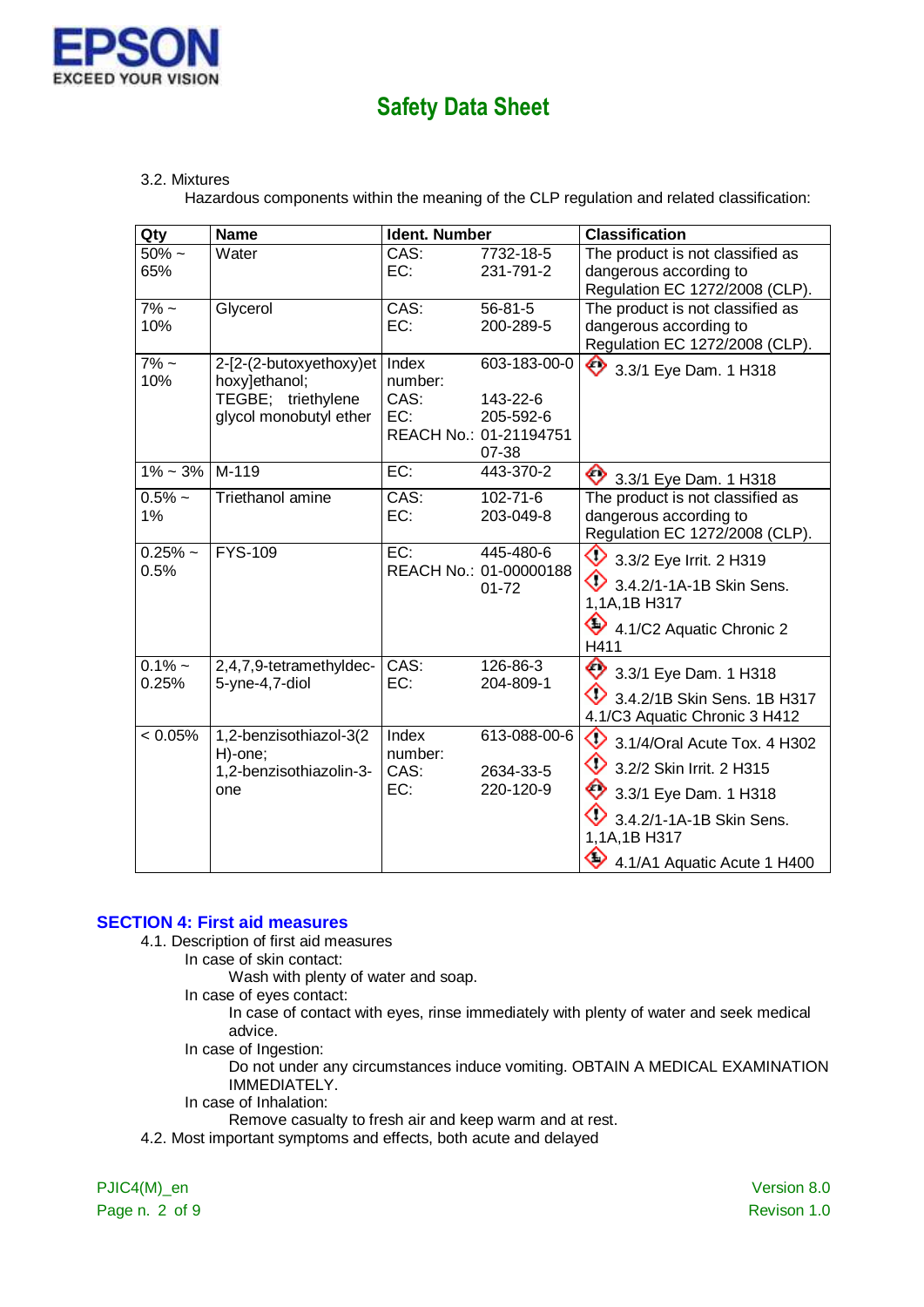

None

- 4.3. Indication of any immediate medical attention and special treatment needed Treatment: None
	-

#### **SECTION 5: Firefighting measures**

- 5.1. Extinguishing media
	- Suitable extinguishing media: Water. Carbon dioxide (CO2). Extinguishing media which must not be used for safety reasons: None in particular.
- 5.2. Special hazards arising from the substance or mixture Do not inhale explosion and combustion gases. Burning produces heavy smoke.
- 5.3. Advice for firefighters
	- Use suitable breathing apparatus .

Collect contaminated fire extinguishing water separately. This must not be discharged into drains.

Move undamaged containers from immediate hazard area if it can be done safely.

#### **SECTION 6: Accidental release measures**

- 6.1. Personal precautions, protective equipment and emergency procedures
	- Wear personal protection equipment.
	- Remove persons to safety.

See protective measures under point 7 and 8.

6.2. Environmental precautions

Do not allow to enter into soil/subsoil. Do not allow to enter into surface water or drains. Retain contaminated washing water and dispose it.

In case of gas escape or of entry into waterways, soil or drains, inform the responsible authorities.

Suitable material for taking up: absorbing material, organic, sand

- 6.3. Methods and material for containment and cleaning up
	- Wash with plenty of water.
- 6.4. Reference to other sections See also section 8 and 13

### **SECTION 7: Handling and storage**

- 7.1. Precautions for safe handling
	- Avoid contact with skin and eyes, inhalation of vapours and mists. Do not eat or drink while working.
	- See also section 8 for recommended protective equipment.
- 7.2. Conditions for safe storage, including any incompatibilities
	- Keep away from food, drink and feed.
	- Incompatible materials:
	- None in particular.
	- Instructions as regards storage premises:
	- Adequately ventilated premises.
- 7.3. Specific end use(s) None in particular

#### **SECTION 8: Exposure controls/personal protection**

8.1. Control parameters

Page n. 3 of 9 Revison 1.0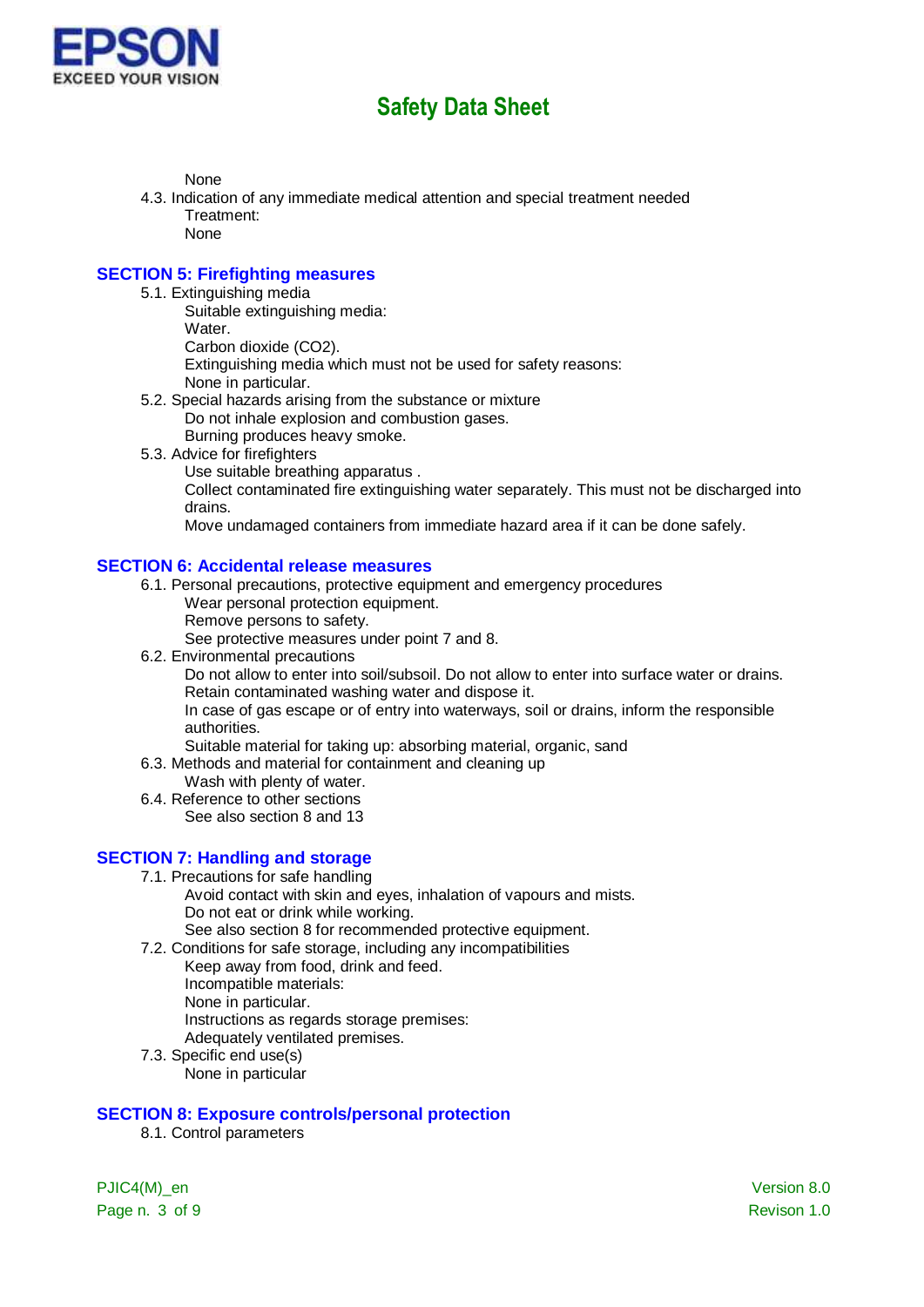

Glycerol - CAS: 56-81-5 - OEL Type: OSHA - LTE: 5 mg/m3 - Notes: PEL, as mist, respirable fraction - OEL Type: OSHA - LTE: 15 mg/m3 - Notes: PEL, as mist, total dust DNEL Exposure Limit Values No data available PNEC Exposure Limit Values 2-[2-(2-butoxyethoxy)ethoxy]ethanol; TEGBE; triethylene glycol monobutyl ether - CAS: 143-22-6 Target: Fresh Water - Value: 1.5 mg/l Target: Freshwater sediments - Value: 5.77 mg/kg Target: Marine water - Value: 0.15 mg/l Target: Marine water sediments - Value: 0.13 mg/kg Target: Microorganisms in sewage treatments - Value: 200 mg/l 2,4,7,9-tetramethyldec-5-yne-4,7-diol - CAS: 126-86-3 Target: Fresh Water - Value: 0.04 mg/l Target: Marine water - Value: 0.004 mg/l Target: Freshwater sediments - Value: 0.32 mg/kg Target: Marine water sediments - Value: 0.032 mg/kg 8.2. Exposure controls Eye protection: Not needed for normal use. Anyway, operate according good working practices. Protection for skin: No special precaution must be adopted for normal use. Protection for hands: Not needed for normal use. Respiratory protection: Not needed for normal use. Thermal Hazards: None Environmental exposure controls: None Appropriate engineering controls: **None** 

#### **SECTION 9: Physical and chemical properties**

| 9.1. Information on basic physical and chemical properties |                                       |
|------------------------------------------------------------|---------------------------------------|
| Appearance and colour:                                     | Magenta Liquid                        |
| Odour:                                                     | Slightly                              |
| Odour threshold:                                           | No data available                     |
| pH:                                                        | $8.5 \sim 9.5$ at 20 °C               |
| Melting point / freezing point:                            | No data available                     |
| Initial boiling point and boiling range:                   | No data available                     |
| Solid/gas flammability:                                    | No data available                     |
| Upper/lower flammability or explosive limits:              | No data available                     |
| Vapour density:                                            | No data available                     |
| Flash point:                                               | Does not flash until 100 °C / 212 ° F |
|                                                            | (closed cup method, ASTM D 3278)      |
| Evaporation rate:                                          | No data available                     |
| Vapour pressure:                                           | No data available                     |
| Relative density:                                          | at 20 $\degree$ C<br>1.072            |
| Solubility in water:                                       | Complete                              |
| Solubility in oil:                                         | No data available                     |
| Partition coefficient (n-octanol/water):                   | No data available                     |
| Auto-ignition temperature:                                 | No data available                     |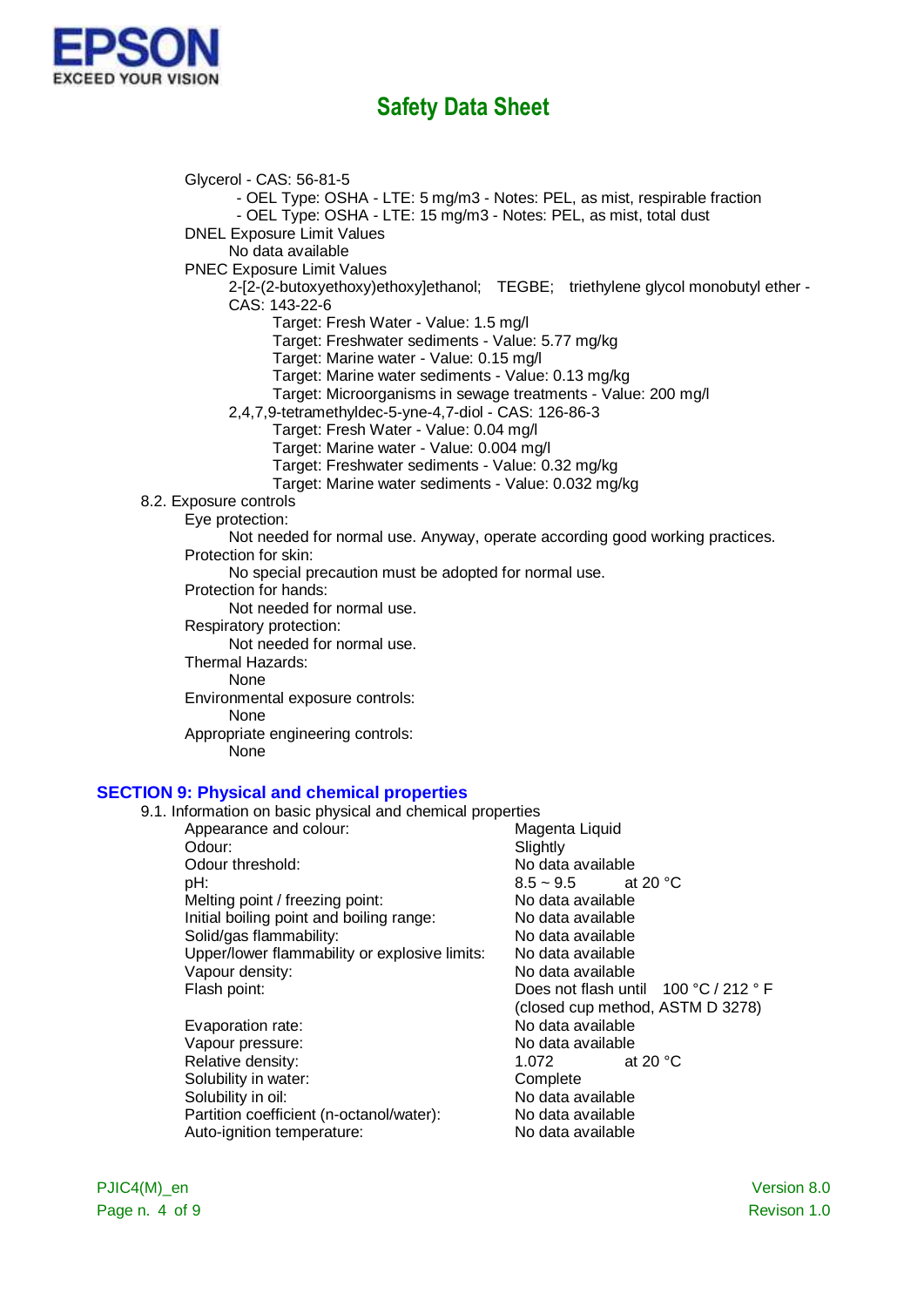

Decomposition temperature: No data available Viscosity:  $\leq$  5 mPa·s at 20 °C<br>Explosive properties:  $\leq$  No data available Explosive properties:<br>
Oxidizing properties:<br>
Oxidizing properties:<br>
No data available Oxidizing properties:

9.2. Other information

### **SECTION 10: Stability and reactivity**

10.1. Reactivity

Stable under normal conditions

- 10.2. Chemical stability
	- Stable under normal conditions
- 10.3. Possibility of hazardous reactions None
- 10.4. Conditions to avoid Stable under normal conditions.
- 10.5. Incompatible materials None in particular.
- 10.6. Hazardous decomposition products None.

#### **SECTION 11: Toxicological information**

- 11.1. Information on toxicological effects
	- Toxicological information of the mixture:
		- a) acute toxicity:
			- Test: LD50 Route: Oral Species: Rat > 2500 mg/kg
			- Test: LD50 Route: Dermal Species: Rat > 2000 mg/kg
		- b) skin corrosion/irritation:
		- Test: Skin Irritant Species: Rabbit Non-irritant
		- c) serious eye damage/irritation:
			- Test: Eye Irritant Species: Rabbit Mild irritant
		- d) respiratory or skin sensitisation:
			- Test: Skin Sensitisation Route: LLNA Species: Mouse Non-sensitiser
		- e) germ cell mutagenicity:
			- Test: Mutagenesis Species: Salmonella Typhimurium and Escherichia coli **Negative**
		- Toxicological information of the main substances found in the mixture:
			- Glycerol CAS: 56-81-5
				- a) acute toxicity:
					- Test: LD50 Route: Oral Species: Guinea pig = 7750 mg/kg Source: Journal of Industrial Hygiene and Toxicology. Vol. 23, Pg. 259, 1941
					- Test: LDLo Route: Oral Species: Human = 1428 mg/kg Source: "Toxicology of Drugs and Chemicals," Deichmann, W.B., New York, Academic Press, Inc., 1969Vol. -, Pg. 288, 1969. - Notes: BEHAVIORAL: HEADACHE
					- GASTROINTESTINAL: NAUSEA OR VOMITING
				- 2-[2-(2-butoxyethoxy)ethoxy]ethanol; TEGBE; triethylene glycol monobutyl ether CAS: 143-22-6
			- a) acute toxicity:
				- Test: LD50 Route: Dermal Species: Rabbit = 3.54 ml/kg Source: American Industrial Hygiene Association Journal. Vol. 23, Pg. 95, 1962.
					- Test: LD50 Route: Oral Species: Rat = 5300 mg/kg Source: Office of Toxic Substances Report. Vol. OTS,

Miscibility: No data available Fat Solubility: The Contract of the No data available Conductivity: Conductivity: Conductivity: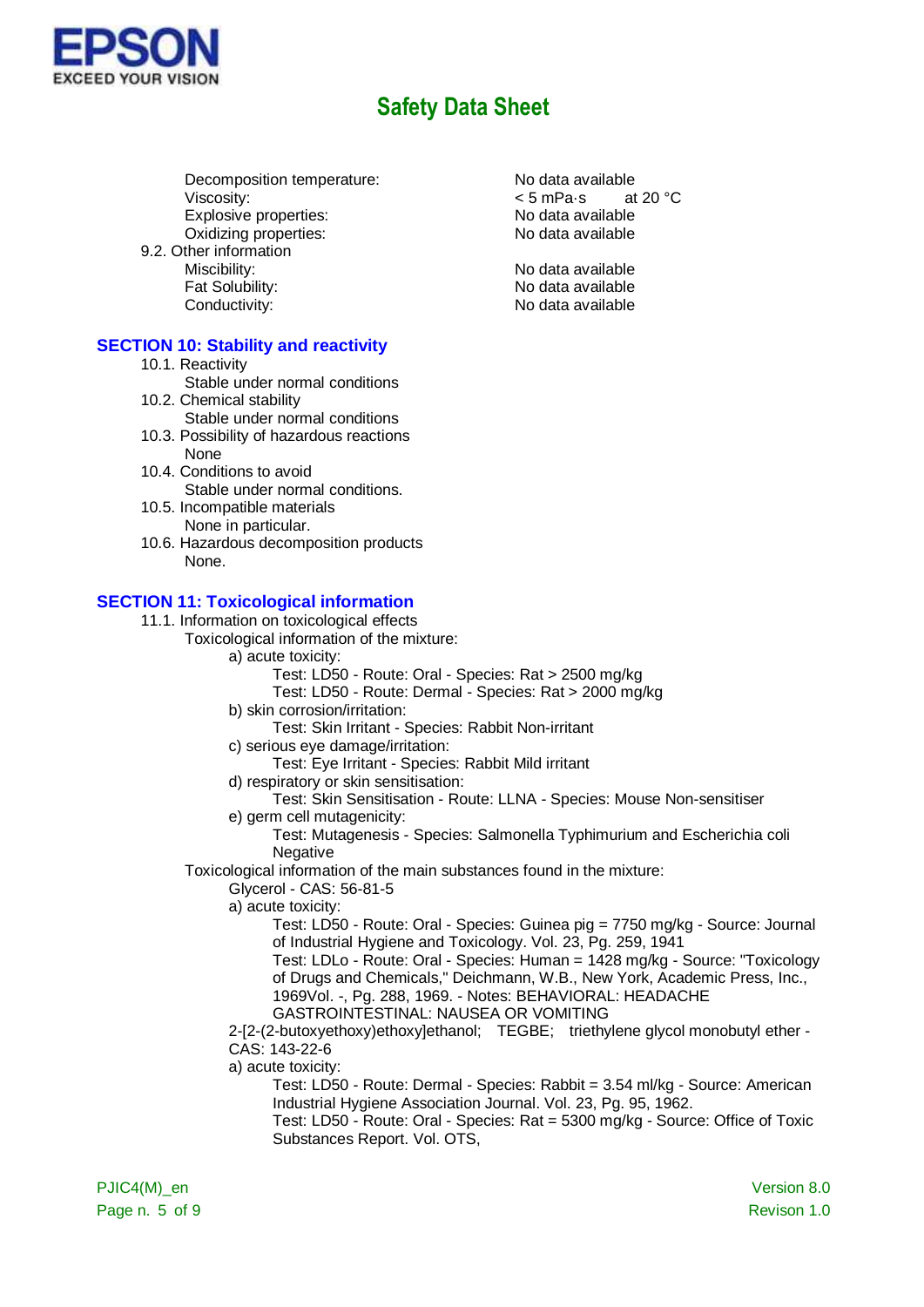

Triethanol amine - CAS: 102-71-6

a) acute toxicity:

Test: LD50 - Route: Oral - Species: Guinea pig = 2200 mg/kg - Source: "Toxicometric Parameters of Industrial Toxic Chemicals Under Single Exposure," Izmerov, N.F., et al., Moscow, Centre of International Projects, GKNT, 1982Vol. -, Pg. 114, 1982.

Test: LD50 - Route: Oral - Species: Mouse = 5846 mg/kg - Source: Science Reports of the Research Institutes, Tohoku University, Series C: Medicine. Vol. 36(1-4), Pg. 10, 1989. - Notes: GASTROINTESTINAL: "HYPERMOTILITY, DIARRHEA" KIDNEY, URETER, AND BLADDER: OTHER CHANGES BEHAVIORAL: CONVULSIONS OR EFFECT ON SEIZURE THRESHOLD

2,4,7,9-tetramethyldec-5-yne-4,7-diol - CAS: 126-86-3

a) acute toxicity:

Test: LD50 - Route: Dermal - Species: Rat > 2000 mg/kg - Notes: OECD TG No.402

b) skin corrosion/irritation:

Test: Skin Irritant - Species: Rabbit Mild irritant - Notes: OECD TG No.404 c) serious eye damage/irritation:

Test: Eye Irritant - Species: Rabbit Highly irritating - Notes: EPA OTS 798.4500 d) respiratory or skin sensitisation:

Test: Skin Sensitisation - Route: LLNA - Species: Mouse Sensitiser - Notes: OECD TG No.429

e) germ cell mutagenicity:

Test: Mutagenesis - Species: Salmonella Typhimurium Negative - Notes: OECD TG No.471

If not differently specified, the information required in Regulation (EU) 2015/830 listed below must be considered as 'No data available':

a) acute toxicity;

b) skin corrosion/irritation;

c) serious eye damage/irritation;

d) respiratory or skin sensitisation;

e) germ cell mutagenicity;

f) carcinogenicity;

g) reproductive toxicity;

h) STOT-single exposure;

i) STOT-repeated exposure;

j) aspiration hazard.

### **SECTION 12: Ecological information**

12.1. Toxicity

Adopt good working practices, so that the product is not released into the environment.

2,4,7,9-tetramethyldec-5-yne-4,7-diol - CAS: 126-86-3

a) Aquatic acute toxicity:

Endpoint: LC50 - Species: Fish = 36 mg/l - Duration h: 96 - Notes: OECD TG No.203 Endpoint: EC50 - Species: Daphnia = 88 mg/l - Duration h: 48 - Notes: OECD TG No.202

Endpoint: EC50 - Species: Algae = 15 mg/l - Duration h: 72 - Notes: OECD TG No.201 c) Bacteria toxicity:

Endpoint: EC50 - Species: activated sludge = mg/l - Notes: OECD TG No.209 12.2. Persistence and degradability

- No data available
- 12.3. Bioaccumulative potential No data available

Page n. 6 of 9 Revison 1.0

PJIC4(M) en Version 8.0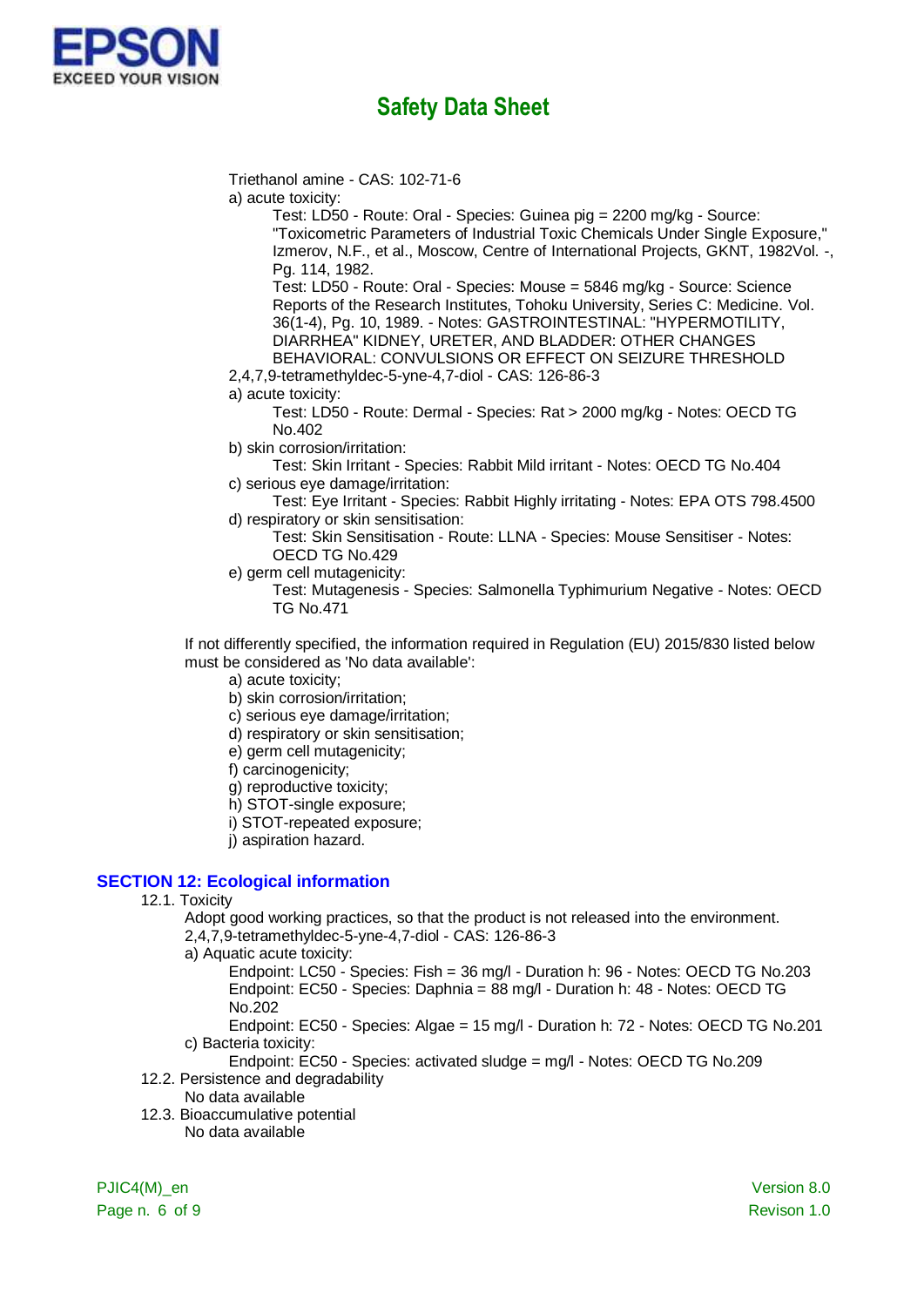

- 12.4. Mobility in soil No data available
- 12.5. Results of PBT and vPvB assessment vPvB Substances: None - PBT Substances: None
- 12.6. Other adverse effects None

### **SECTION 13: Disposal considerations**

- 13.1. Waste treatment methods
	- Recover if possible. In so doing, comply with the local and national regulations currently in force.

### **SECTION 14: Transport information**

- 14.1. UN number
	- Not classified as dangerous in the meaning of transport regulations.
- 14.2. UN proper shipping name No data available
- 14.3. Transport hazard class(es) No data available
- 14.4. Packing group No data available
- 14.5. Environmental hazards No data available
- 14.6. Special precautions for user No data available
- 14.7. Transport in bulk according to Annex II of MARPOL73/78 and the IBC Code No data available

### **SECTION 15: Regulatory information**

15.1. Safety, health and environmental regulations/legislation specific for the substance or mixture Dir. 98/24/EC (Risks related to chemical agents at work) Dir. 2000/39/EC (Occupational exposure limit values) Regulation (EC) n. 1907/2006 (REACH) Regulation (EC) n. 1272/2008 (CLP) Regulation (EC) n. 790/2009 (ATP 1 CLP) and (EU) n. 758/2013 Regulation (EU) 2015/830 Regulation (EU) n. 286/2011 (ATP 2 CLP) Regulation (EU) n. 618/2012 (ATP 3 CLP) Regulation (EU) n. 487/2013 (ATP 4 CLP) Regulation (EU) n. 944/2013 (ATP 5 CLP) Regulation (EU) n. 605/2014 (ATP 6 CLP) Restrictions related to the product or the substances contained according to Annex XVII Regulation (EC) 1907/2006 (REACH) and subsequent modifications: Restrictions related to the product: No restriction. Restrictions related to the substances contained: No restriction. Where applicable, refer to the following regulatory provisions : Directive 2003/105/CE ('Activities linked to risks of serious accidents') and subsequent amendments. Regulation (EC) nr 648/2004 (detergents). 1999/13/EC (VOC directive)

Provisions related to directives 82/501/EC(Seveso), 96/82/EC(Seveso II):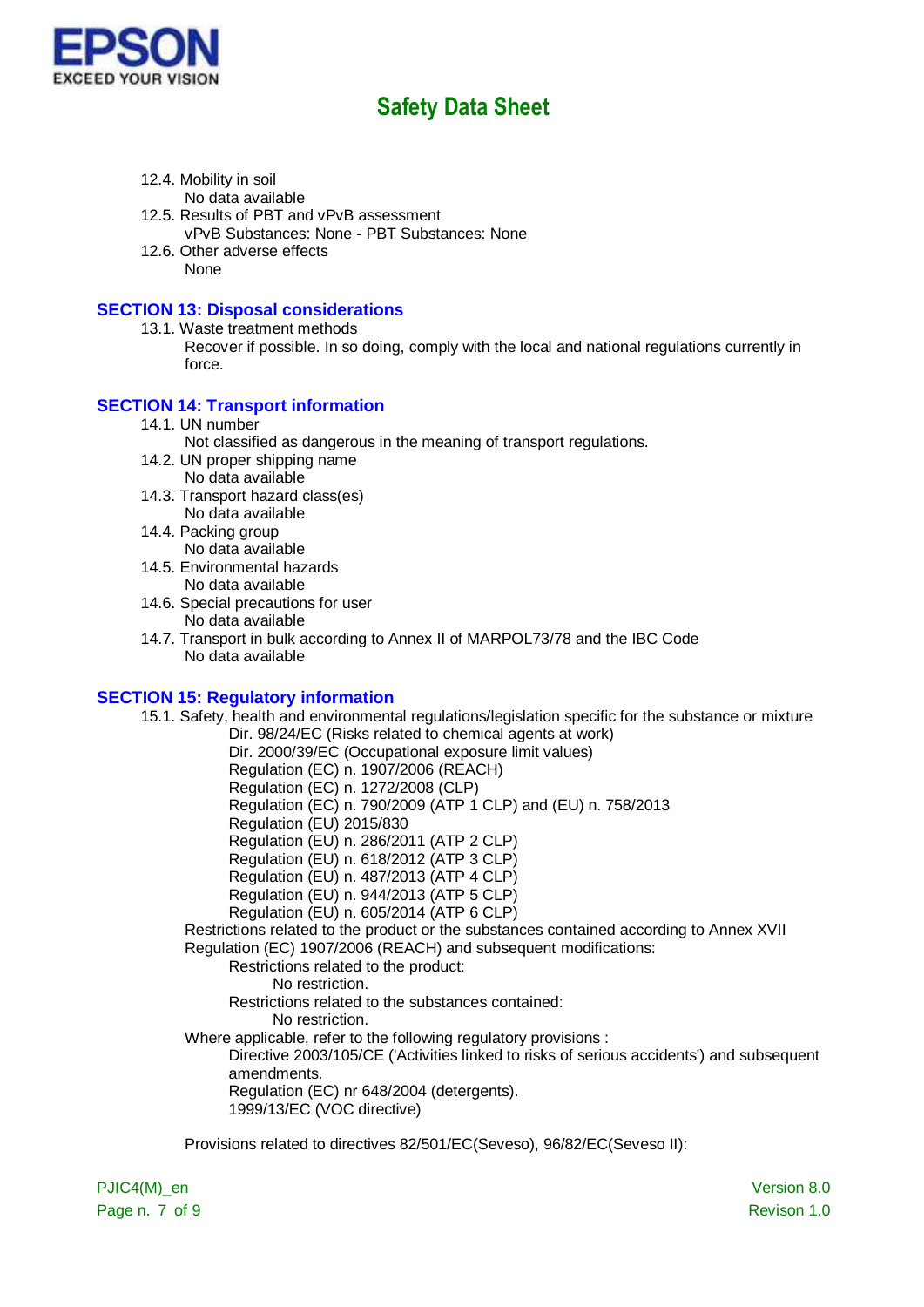

No data available

15.2. Chemical safety assessment

No

#### **SECTION 16: Other information**

Full text of phrases referred to in Section 3:

H318 Causes serious eye damage.

H319 Causes serious eye irritation.

H317 May cause an allergic skin reaction.

H411 Toxic to aquatic life with long lasting effects.

H412 Harmful to aquatic life with long lasting effects.

- H302 Harmful if swallowed.
- H315 Causes skin irritation.

H400 Very toxic to aquatic life.

| <b>Hazard class and</b>  | Code                | <b>Description</b>                             |
|--------------------------|---------------------|------------------------------------------------|
| hazard category          |                     |                                                |
| Acute Tox. 4             | 3.1/4/Oral          | Acute toxicity (oral), Category 4              |
| Skin Irrit, 2            | 3.2/2               | Skin irritation, Category 2                    |
| Eye Dam. 1               | 3.3/1               | Serious eye damage, Category 1                 |
| Eye Irrit. 2             | 3.3/2               | Eye irritation, Category 2                     |
| Skin Sens. 1,1A,1B       | $3.4.2/1 - 1A - 1B$ | Skin Sensitisation, Category 1,1A,1B           |
| Skin Sens. 1B            | 3.4.2/1B            | Skin Sensitisation, Category 1B                |
| Aquatic Acute 1          | 4.1/A1              | Acute aquatic hazard, category 1               |
| <b>Aquatic Chronic 2</b> | 4.1/C2              | Chronic (long term) aquatic hazard, category 2 |
| Aquatic Chronic 3        | 4.1/C3              | Chronic (long term) aquatic hazard, category 3 |

This document was prepared by a competent person who has received appropriate training. Main bibliographic sources:

ECDIN - Environmental Chemicals Data and Information Network - Joint Research Centre, Commission of the European Communities

SAX's DANGEROUS PROPERTIES OF INDUSTRIAL MATERIALS - Eight Edition - Van Nostrand Reinold

CCNL - Appendix 1

Insert further consulted bibliography

The information contained herein is based on our state of knowledge at the above-specified date. It refers solely to the product indicated and constitutes no guarantee of particular quality. It is the duty of the user to ensure that this information is appropriate and complete with respect to

the specific use intended.

This Safety Data Sheet cancels and replaces any preceding release.

| ADR:        | European Agreement concerning the International Carriage of                             |
|-------------|-----------------------------------------------------------------------------------------|
|             | Dangerous Goods by Road.                                                                |
| CAS:        | Chemical Abstracts Service (division of the American Chemical                           |
|             | Society).                                                                               |
| CLP:        | Classification, Labeling, Packaging.                                                    |
| DNEL:       | Derived No Effect Level.                                                                |
| EINECS:     | European Inventory of Existing Commercial Chemical Substances.                          |
| GefStoffVO: | Ordinance on Hazardous Substances, Germany.                                             |
| GHS:        | Globally Harmonized System of Classification and Labeling of                            |
|             | Chemicals.                                                                              |
| IATA:       | International Air Transport Association.                                                |
| IATA-DGR:   | Dangerous Goods Regulation by the "International Air Transport"<br>Association" (IATA). |
|             |                                                                                         |